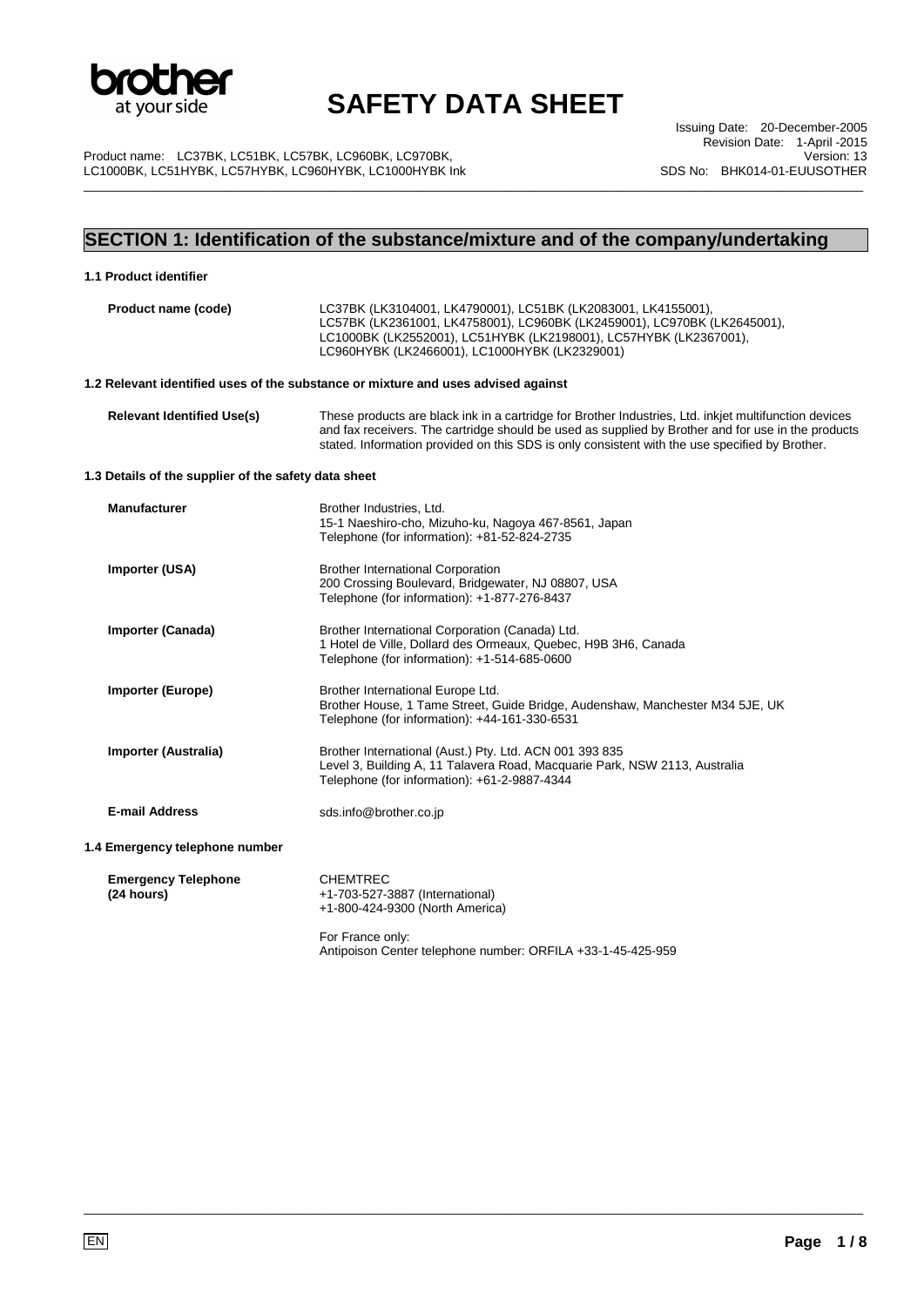

\_\_\_\_\_\_\_\_\_\_\_\_\_\_\_\_\_\_\_\_\_\_\_\_\_\_\_\_\_\_\_\_\_\_\_\_\_\_\_\_\_\_\_\_\_\_\_\_\_\_\_\_\_\_\_\_\_\_\_\_\_\_\_\_\_\_\_\_\_\_\_\_\_\_\_\_\_\_\_\_\_\_\_\_\_\_\_\_\_\_\_\_\_\_\_\_\_\_\_\_\_\_\_\_\_\_\_\_\_\_\_\_\_

Product name: LC37BK, LC51BK, LC57BK, LC960BK, LC970BK, LC1000BK, LC51HYBK, LC57HYBK, LC960HYBK, LC1000HYBK Ink

Issuing Date: 20-December-2005 Revision Date: 1-April -2015 Version: 13 SDS No: BHK014-01-EUUSOTHER

## **SECTION 2: Hazards identification**

**2.1 Classification of the substance or mixture** 

**Classification according to Regulation (EC) No 1272/2008** 

Not classified as hazardous

**Classification according to Directive 1999/45/EC**

Not classified as hazardous

#### **Australia Classification**

Not classified as hazardous according to the criteria of NOHSC

#### **2.2 Label elements**

**Labelling according to Regulation (EC) No. 1272/2008** 

**Hazard pictograms**  None

**Signal Word** None

#### **Hazard Statements**

EUH208 - Contains 1,2-benzisothiazol-3(2H)-one. May produce an allergic reaction.

**Precautionary statements** None

#### **2.3 Other hazards**

This product contains no substance considered to be persistent, bioaccumulating nor toxic (PBT). This product contains no substance considered to be very persistent nor very bioaccumulating (vPvB).

### **SECTION 3: Composition/information on ingredients**

#### **3.2 Mixtures**

**Description of the mixture:** Water based inkjet ink (Mixture).

| <b>Chemical Name</b>         | <b>CAS-No</b> | <b>EC-No</b> | $w/w$ % | <b>Classification</b> | <b>Classification</b>     |
|------------------------------|---------------|--------------|---------|-----------------------|---------------------------|
|                              |               |              |         | (67/548/EEC)          | (EU Reg. 1272/2008)       |
| Glvcerol                     | $56 - 81 - 5$ | 200-289-5    | 20-30   | Not classified        | Not classified            |
| Carbon Black                 | 1333-86-4     | 215-609-9    | $1 - 5$ | Not classified        | Not classified            |
| Water                        | 7732-18-5     | 231-791-2    | 65-75   | Not classified        | Not classified            |
| 1,2-benzisothiazol-3(2H)-one | 2634-33-5     | 220-120-9    | < 0.05  | Xn: R22               | Acute Tox. 4 (Oral), H302 |
|                              |               |              |         | Xi: R41               | Skin Irrit. 2, H315       |
|                              |               |              |         | Xi: R38               | Eye Dam. 1, H318          |
|                              |               |              |         | R43                   | <b>Skin Sens. 1, H317</b> |
|                              |               |              |         | N: R50                | Aquatic Acute 1, H400     |

\_\_\_\_\_\_\_\_\_\_\_\_\_\_\_\_\_\_\_\_\_\_\_\_\_\_\_\_\_\_\_\_\_\_\_\_\_\_\_\_\_\_\_\_\_\_\_\_\_\_\_\_\_\_\_\_\_\_\_\_\_\_\_\_\_\_\_\_\_\_\_\_\_\_\_\_\_\_\_\_\_\_\_\_\_\_\_\_\_\_\_\_\_\_\_\_\_\_\_\_\_\_\_\_\_\_\_\_\_\_\_\_\_

For the full text of R-phrases and H-Statements see Section 16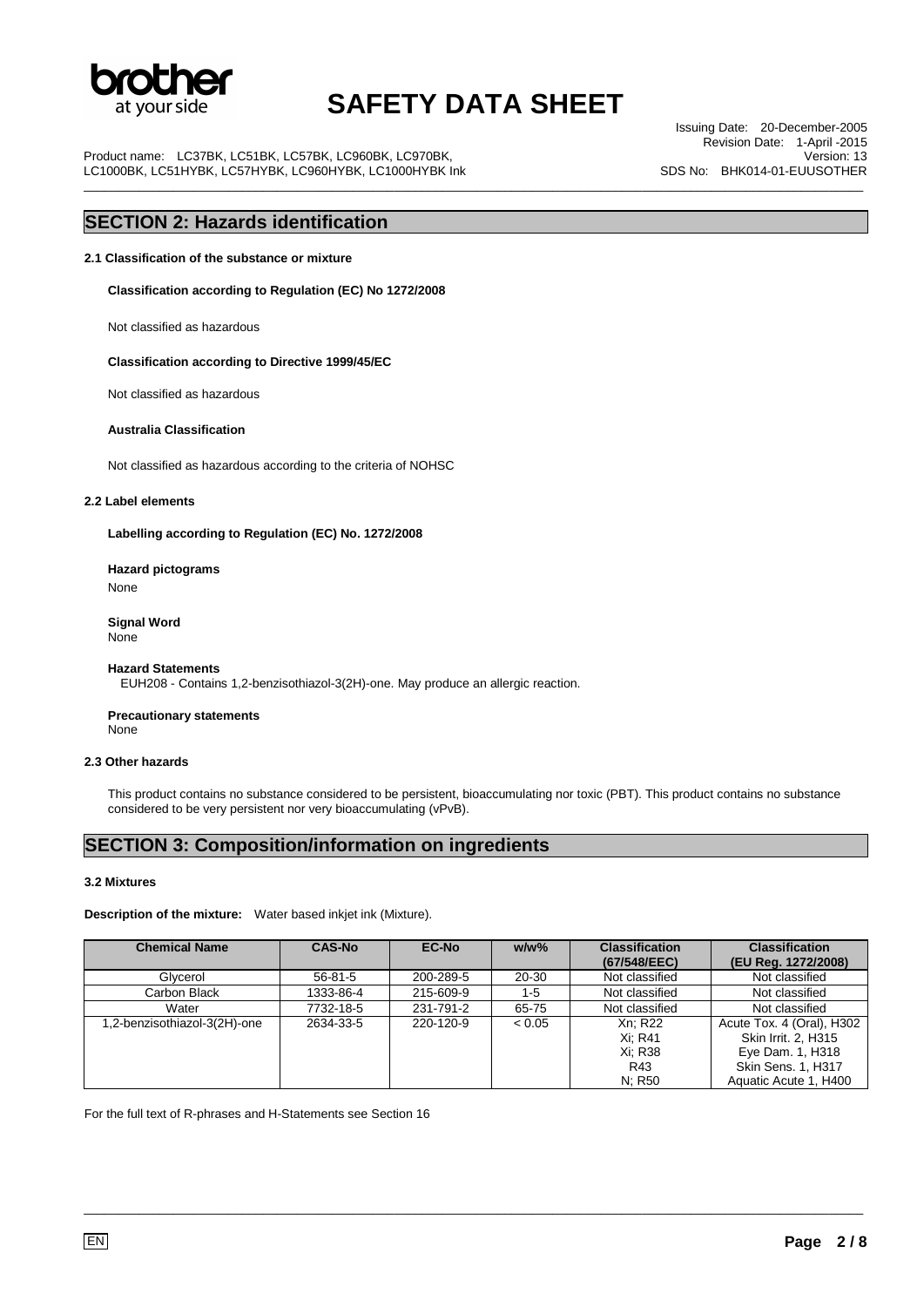

\_\_\_\_\_\_\_\_\_\_\_\_\_\_\_\_\_\_\_\_\_\_\_\_\_\_\_\_\_\_\_\_\_\_\_\_\_\_\_\_\_\_\_\_\_\_\_\_\_\_\_\_\_\_\_\_\_\_\_\_\_\_\_\_\_\_\_\_\_\_\_\_\_\_\_\_\_\_\_\_\_\_\_\_\_\_\_\_\_\_\_\_\_\_\_\_\_\_\_\_\_\_\_\_\_\_\_\_\_\_\_\_\_

Issuing Date: 20-December-2005 Revision Date: 1-April -2015 Version: 13 SDS No: BHK014-01-EUUSOTHER

Product name: LC37BK, LC51BK, LC57BK, LC960BK, LC970BK, LC1000BK, LC51HYBK, LC57HYBK, LC960HYBK, LC1000HYBK Ink

## **SECTION 4: First aid measures**

### **4.1 Description of first aid measures**

|                                                                    | General advice                                                                                       | If symptoms persist, obtain medical attention.                                                                                      |
|--------------------------------------------------------------------|------------------------------------------------------------------------------------------------------|-------------------------------------------------------------------------------------------------------------------------------------|
|                                                                    | Inhalation                                                                                           | Obtain medical attention. In case of accident by inhalation remove casualty to fresh air and keep at<br>rest.                       |
|                                                                    | Skin contact                                                                                         | Remove contaminated clothing immediately and wash affected skin with plenty of water or soap and<br>water.                          |
|                                                                    | Eye contact                                                                                          | Obtain medical attention. If substance has got into the eyes, immediately wash out with plenty of<br>water for at least 15 minutes. |
|                                                                    | Ingestion                                                                                            | Obtain immediate medical attention. Wash out mouth with water and give 100-200 ml of water to<br>drink.                             |
| 4.2 Most important symptoms and<br>effects, both acute and delayed |                                                                                                      | Skin contact: Repeated and/or prolonged skin contact may cause irritation.                                                          |
|                                                                    | Eye contact: May cause eye irritation.                                                               |                                                                                                                                     |
|                                                                    | Ingestion: Ingestion may cause irritation of the gastrointestinal tract. Unlikely route of exposure. |                                                                                                                                     |
|                                                                    |                                                                                                      | Inhalation: Unlikely route of exposure.                                                                                             |
|                                                                    | 4.3 Indication of any immediate<br>medical attention and special<br>treatment needed                 | Treat symptomatically.                                                                                                              |

## **SECTION 5: Firefighting measures**

| 5.1 Extinguishing media<br>Suitable Extinguishing Media      | Extinguish preferably with dry chemical, carbon dioxide, water spray, foam.                                                                                                                                                                                                                                                                                                                                                                |
|--------------------------------------------------------------|--------------------------------------------------------------------------------------------------------------------------------------------------------------------------------------------------------------------------------------------------------------------------------------------------------------------------------------------------------------------------------------------------------------------------------------------|
| Unsuitable Extinguishing Media                               | None.                                                                                                                                                                                                                                                                                                                                                                                                                                      |
| 5.2 Special hazards arising from the<br>substance or mixture | Thermal decomposition of organic components may result in occurrence of oxides of carbon. Toxic<br>gases may be formed upon combustion and represents a hazard to firefighters. Combustion<br>products: See Section: 10.                                                                                                                                                                                                                   |
| 5.3 Advice for firefighters                                  | Use appropriate respirator for carbon monoxide and carbon dioxide. Wear positive pressure<br>self-contained breathing apparatus (SCBA) during the attack phase of firefighting operations and<br>during cleanup in enclosed or poorly ventilated areas immediately after a fire. Personnel not having<br>suitable respiratory protection must leave the area to prevent significant exposure to toxic<br>combustion gases from any source. |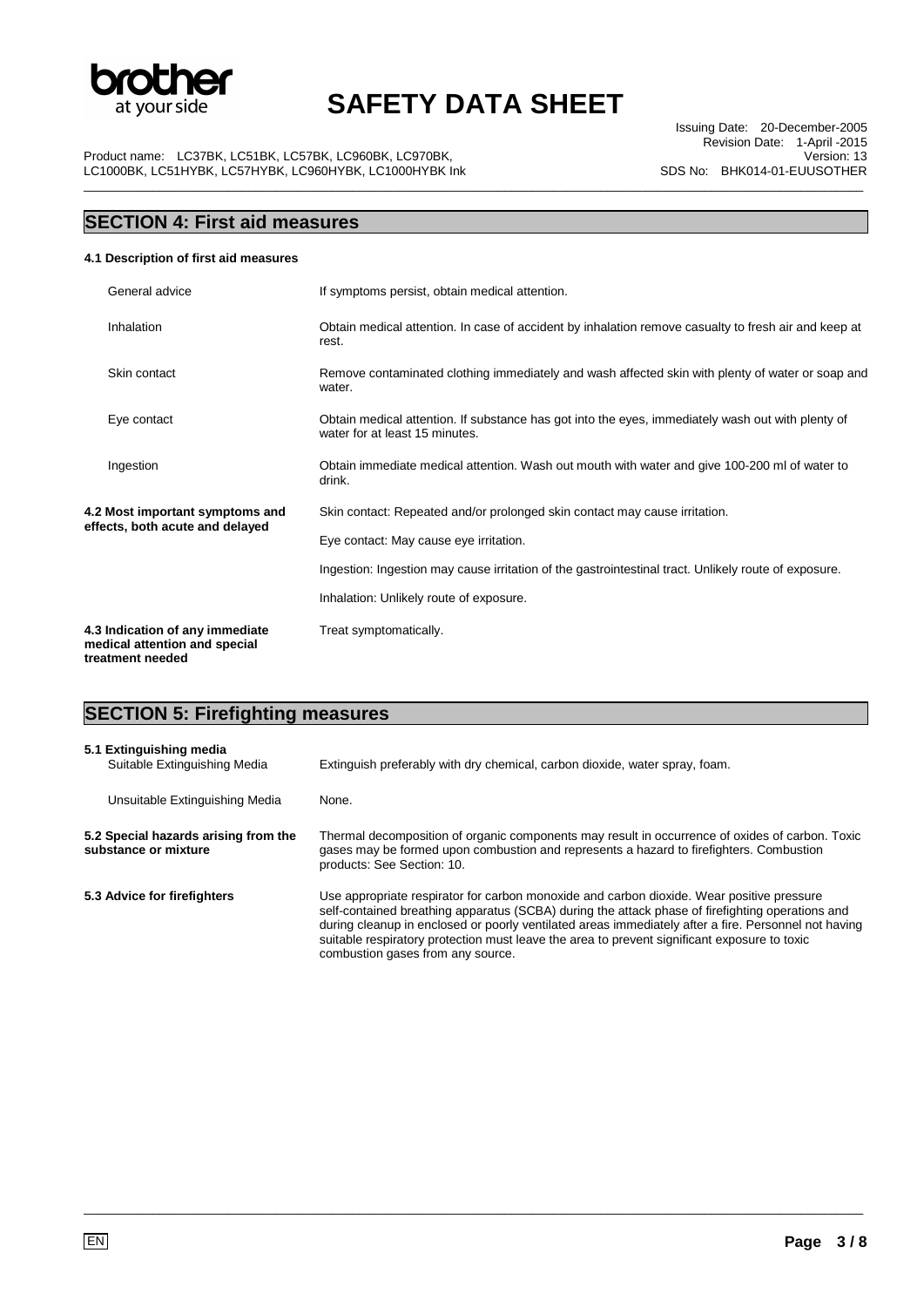

\_\_\_\_\_\_\_\_\_\_\_\_\_\_\_\_\_\_\_\_\_\_\_\_\_\_\_\_\_\_\_\_\_\_\_\_\_\_\_\_\_\_\_\_\_\_\_\_\_\_\_\_\_\_\_\_\_\_\_\_\_\_\_\_\_\_\_\_\_\_\_\_\_\_\_\_\_\_\_\_\_\_\_\_\_\_\_\_\_\_\_\_\_\_\_\_\_\_\_\_\_\_\_\_\_\_\_\_\_\_\_\_\_

Issuing Date: 20-December-2005 Revision Date: 1-April -2015 Version: 13 SDS No: BHK014-01-EUUSOTHER

Product name: LC37BK, LC51BK, LC57BK, LC960BK, LC970BK, LC1000BK, LC51HYBK, LC57HYBK, LC960HYBK, LC1000HYBK Ink

## **SECTION 6: Accidental release measures**

| 6.1 Personal precautions, protective<br>equipment and emergency<br>procedures | Ensure adequate ventilation. Avoid contact with eyes.                                                |
|-------------------------------------------------------------------------------|------------------------------------------------------------------------------------------------------|
| 6.2 Environmental precautions                                                 | Prevent substance entering sewers. Washings must be prevented from entering surface water<br>drains. |
| 6.3 Methods and materials for<br>containment and cleaning up                  | Wipe up with absorbent towel Wash with water to remove remaining traces of ink                       |
| 6.4 Reference to other sections                                               | For personal protection: See section 8.<br>For disposal considerations: See section 13.              |
| <b>SECTION 7: Handling and storage</b>                                        |                                                                                                      |

| 7.1 Precautions for safe handling                                   | Keep out of the reach of children. Avoid contact with skin and eyes.                                                                                                                                                    |
|---------------------------------------------------------------------|-------------------------------------------------------------------------------------------------------------------------------------------------------------------------------------------------------------------------|
| 7.2 Conditions for safe storage,<br>including any incompatibilities | Keep away from oxidizing agents.                                                                                                                                                                                        |
| 7.3 Specific end use(s)                                             | These products are black ink in a cartridge for Brother Industries, Ltd. inkjet multifunction devices<br>and fax receivers. This cartridge should be used as supplied by Brother and for use in the products<br>stated. |

## **SECTION 8: Exposure controls/personal protection**

### **8.1 Control Parameters**

**Occupational Exposure Limits** 

| Glycerol                                          |
|---------------------------------------------------|
| $56 - 81 - 5$                                     |
| TWA: $10 \text{ mg/m}^3$ mist                     |
| TWA: 15 mg/ $m3$ mist, total particulate          |
| TWA: $5 \text{ mg/m}^3$ mist, respirable fraction |
|                                                   |
| STEL: $30 \text{ mg/m}^3$                         |
| TWA: 10 $mg/m3$                                   |
| TWA: $10 \text{ mg/m}^3$                          |
| TWA: $10 \text{ mg/m}^3$                          |
| TWA: $50 \text{ mg/m}^3$                          |
| Ceiling / Peak: 100 mg/m <sup>3</sup>             |
| TWA: 10 mg/m $3$                                  |
| TWA: 20 mg/m <sup>3</sup>                         |
| STEL: 100 mg/m <sup>3</sup>                       |
| TWA: 50 mg/ $m3$                                  |
| TWA: 10 mg/m $3$                                  |
| TWA: $10 \text{ mg/m}^3$                          |
| <b>Carbon Black</b>                               |
| 1333-86-4                                         |
| TWA: $3 \text{ mg/m}^3$ inhalable fraction        |
| TWA: $3.5 \text{ mg/m}^3$                         |
|                                                   |
| STEL: $7 \text{ mg/m}^3$                          |
| TWA: $3.5 \text{ mg/m}^3$                         |
| TWA: $3.5 \text{ mg/m}^3$                         |
| TWA: $3.5 \text{ mg/m}^3$                         |
|                                                   |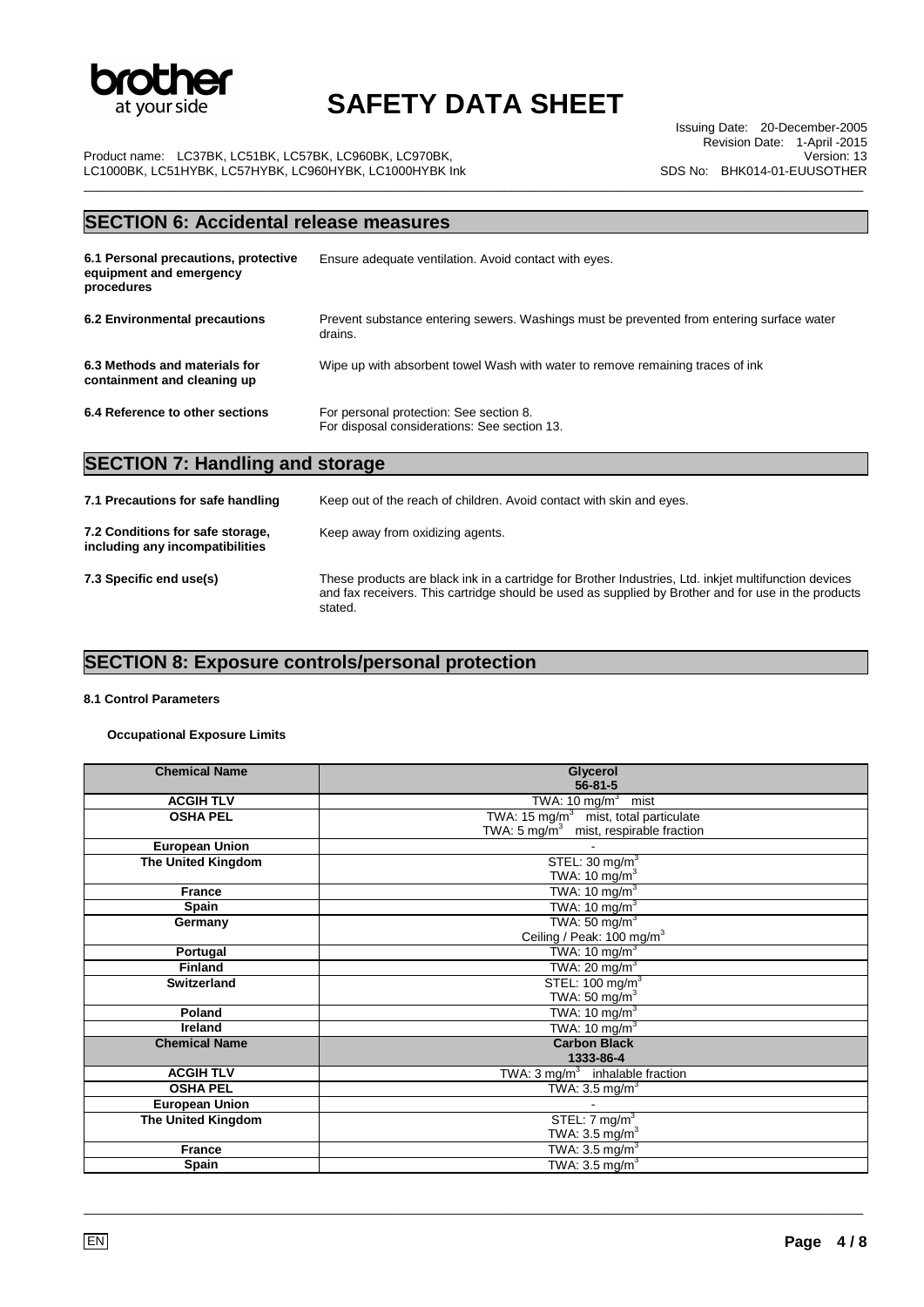

\_\_\_\_\_\_\_\_\_\_\_\_\_\_\_\_\_\_\_\_\_\_\_\_\_\_\_\_\_\_\_\_\_\_\_\_\_\_\_\_\_\_\_\_\_\_\_\_\_\_\_\_\_\_\_\_\_\_\_\_\_\_\_\_\_\_\_\_\_\_\_\_\_\_\_\_\_\_\_\_\_\_\_\_\_\_\_\_\_\_\_\_\_\_\_\_\_\_\_\_\_\_\_\_\_\_\_\_\_\_\_\_\_

Issuing Date: 20-December-2005 Revision Date: 1-April -2015 Version: 13 SDS No: BHK014-01-EUUSOTHER

Product name: LC37BK, LC51BK, LC57BK, LC960BK, LC970BK, LC1000BK, LC51HYBK, LC57HYBK, LC960HYBK, LC1000HYBK Ink

| Germany        | Carc                      |
|----------------|---------------------------|
| Portugal       | TWA: $3.5 \text{ mg/m}^3$ |
| <b>Finland</b> | TWA: $3.5 \text{ mg/m}^3$ |
|                | STEL: $7 \text{ mg/m}^3$  |
| <b>Denmark</b> | TWA: $3.5 \text{ mg/m}^3$ |
| Poland         | TWA: $4.0 \text{ mg/m}^3$ |
| Norway         | TWA: $3.5 \text{ mg/m}^3$ |
|                | STEL: $7 \text{ mg/m}^3$  |
| Ireland        | TWA: $3.5 \text{ mg/m}^3$ |
|                | STEL: 7 mg/m <sup>3</sup> |

#### **8.2 Exposure controls**

| Appropriate engineering controls                                     | Good general ventilation should be sufficient under normal use.                                                                                     |
|----------------------------------------------------------------------|-----------------------------------------------------------------------------------------------------------------------------------------------------|
| Personal protective equipment                                        | Not normally required. For use other than in normal operating procedures (such as in the event of<br>large spill), the following should be applied: |
| Eye Protection<br><b>Hand Protection</b><br>Skin and body protection | Safety goggles.<br>Protective gloves.<br>Long sleeved clothing and long pants.                                                                      |
| Respiratory protection                                               | Large spillages: Wear suitable respiratory protective equipment.                                                                                    |

\_\_\_\_\_\_\_\_\_\_\_\_\_\_\_\_\_\_\_\_\_\_\_\_\_\_\_\_\_\_\_\_\_\_\_\_\_\_\_\_\_\_\_\_\_\_\_\_\_\_\_\_\_\_\_\_\_\_\_\_\_\_\_\_\_\_\_\_\_\_\_\_\_\_\_\_\_\_\_\_\_\_\_\_\_\_\_\_\_\_\_\_\_\_\_\_\_\_\_\_\_\_\_\_\_\_\_\_\_\_\_\_\_

**Environmental Exposure Controls** Avoid release to the environment.

## **SECTION 9: Physical and chemical properties**

### **9.1 Information on basic physical and chemical properties**

| Appearance                                      |                                      |
|-------------------------------------------------|--------------------------------------|
| Physical state                                  | Liquid                               |
| Color                                           | <b>Black</b>                         |
| Odor                                            | Slight                               |
| <b>Odor Threshold</b>                           | No information available             |
| рH                                              | $7 - 9$                              |
| Melting point/freezing point                    | $-/-5$ °C                            |
| Initial boiling point and boiling range         | > 100 °C                             |
| <b>Flash Point</b>                              | Not less than 93.3°C                 |
|                                                 | (Tag closed cup; Cleveland open cup) |
| Evaporation rate                                | No information available             |
| Flammability (solid, gas)                       | Not applicable                       |
| Upper/lower flammability or explosive<br>limits | No information available             |
| Vapor pressure                                  | No information available             |
| Vapor density                                   | No information available             |
| Relative density                                | 1.0 - 1.1 $(H_2O=1)$                 |
| Solubility(ies)                                 | Soluble (water)                      |
| Partition coefficient: n-octanol/water          | No information available             |
| Auto-ignition temperature                       | $>400$ °C                            |
| Decomposition temperature                       | No information available             |
| Viscosity                                       | 1 - 5 mPa $\cdot$ s                  |
| <b>Explosive properties</b>                     | Not explosive                        |
| Oxidizing properties                            | No information available             |
|                                                 |                                      |

### **9.2 Other information**

No information available.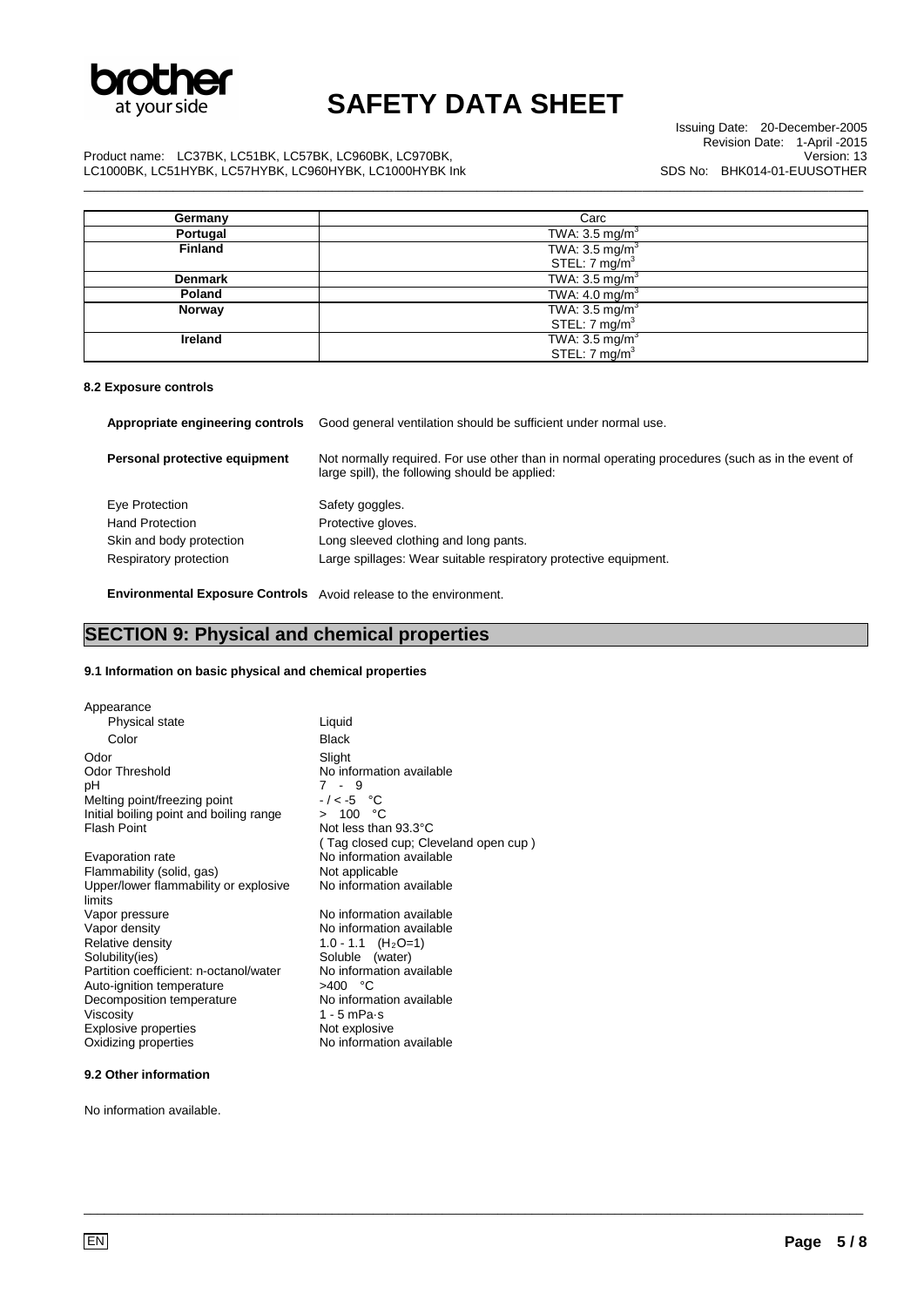

\_\_\_\_\_\_\_\_\_\_\_\_\_\_\_\_\_\_\_\_\_\_\_\_\_\_\_\_\_\_\_\_\_\_\_\_\_\_\_\_\_\_\_\_\_\_\_\_\_\_\_\_\_\_\_\_\_\_\_\_\_\_\_\_\_\_\_\_\_\_\_\_\_\_\_\_\_\_\_\_\_\_\_\_\_\_\_\_\_\_\_\_\_\_\_\_\_\_\_\_\_\_\_\_\_\_\_\_\_\_\_\_\_

Issuing Date: 20-December-2005 Revision Date: 1-April -2015 Version: 13 SDS No: BHK014-01-EUUSOTHER

Product name: LC37BK, LC51BK, LC57BK, LC960BK, LC970BK, LC1000BK, LC51HYBK, LC57HYBK, LC960HYBK, LC1000HYBK Ink

| <b>SECTION 10: Stability and reactivity</b> |                                                                    |  |
|---------------------------------------------|--------------------------------------------------------------------|--|
| 10.1 Reactivity                             | No information available.                                          |  |
| <b>10.2 Chemical stability</b>              | Stable.                                                            |  |
| 10.3 Possibility of hazardous<br>reactions  | No information available.                                          |  |
| 10.4 Conditions to avoid                    | No information available.                                          |  |
| 10.5 Incompatible materials                 | Strong oxidizing agents.                                           |  |
| 10.6 Hazardous decomposition<br>products    | Contains: Carbon monoxide (CO). Carbon dioxide (CO <sub>2</sub> ). |  |

## **SECTION 11: Toxicological information**

#### **11.1 Information on toxicological effects**

### **Acute toxicity**

| Inhalation<br>Eye contact<br>Skin contact<br>Ingestion | No information available.<br>No information available.<br>No information available.<br>$LD_{50}$ > 2000 mg/kg (Method OECD#420)                                                                                                                                                                                                                                                                                                                                                                                                                                                                                          |
|--------------------------------------------------------|--------------------------------------------------------------------------------------------------------------------------------------------------------------------------------------------------------------------------------------------------------------------------------------------------------------------------------------------------------------------------------------------------------------------------------------------------------------------------------------------------------------------------------------------------------------------------------------------------------------------------|
| <b>Skin corrosion/irritation</b>                       | Non-irritant. (Method: OECD#404)                                                                                                                                                                                                                                                                                                                                                                                                                                                                                                                                                                                         |
| Serious eye damage/irritation                          | Minimal irritant to the eye. (Method: OECD#405)                                                                                                                                                                                                                                                                                                                                                                                                                                                                                                                                                                          |
| Respiratory or skin sensitisation                      | It is not a skin sensitizer. (Method: OECD#429)                                                                                                                                                                                                                                                                                                                                                                                                                                                                                                                                                                          |
| <b>Mutagenicity</b>                                    | Negative. (Method: OECD#471)                                                                                                                                                                                                                                                                                                                                                                                                                                                                                                                                                                                             |
| Carcinogenicity                                        | Carbon Black: In 1996, the IARC re-evaluated carbon black as a Group 2B carcinogen (possible<br>human carcinogen). This classification is given to chemicals, for which there is inadequate human<br>evidence, but sufficient animal evidence on which to base an opinion of carcinogenicity. The<br>classification is based upon the development of lung tumors in rats receiving chronic inhalation<br>exposures to free carbon black at levels that induce particle overload of the lung. Studies performed<br>in animal models other than rats did not show any association between carbon black and lung<br>tumors. |
|                                                        | Other ingredients of this product have not been classified as carcinogens according to IARC<br>monographs, NTP and OSHA.                                                                                                                                                                                                                                                                                                                                                                                                                                                                                                 |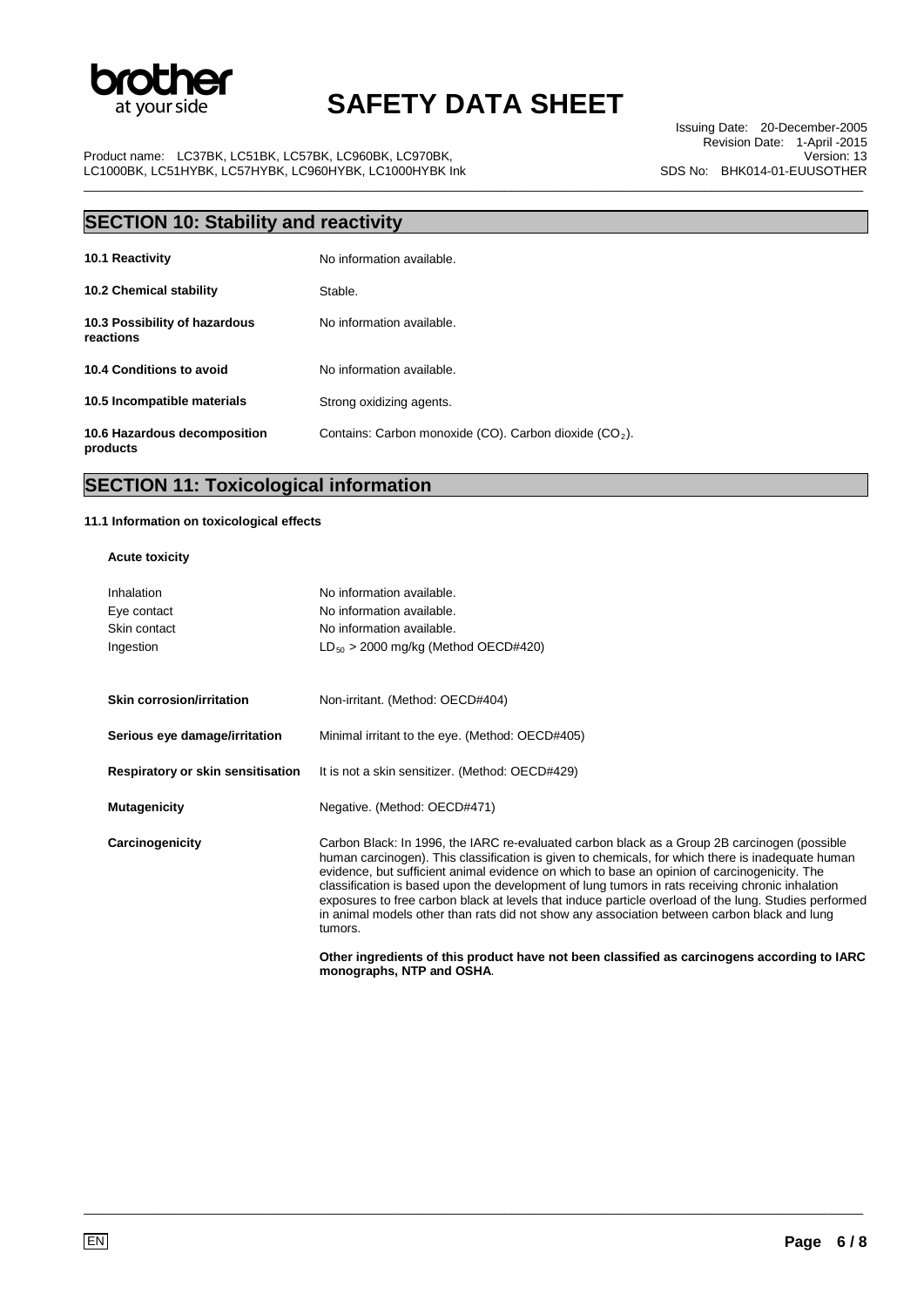

\_\_\_\_\_\_\_\_\_\_\_\_\_\_\_\_\_\_\_\_\_\_\_\_\_\_\_\_\_\_\_\_\_\_\_\_\_\_\_\_\_\_\_\_\_\_\_\_\_\_\_\_\_\_\_\_\_\_\_\_\_\_\_\_\_\_\_\_\_\_\_\_\_\_\_\_\_\_\_\_\_\_\_\_\_\_\_\_\_\_\_\_\_\_\_\_\_\_\_\_\_\_\_\_\_\_\_\_\_\_\_\_\_

Issuing Date: 20-December-2005 Revision Date: 1-April -2015 Version: 13 SDS No: BHK014-01-EUUSOTHER

Product name: LC37BK, LC51BK, LC57BK, LC960BK, LC970BK, LC1000BK, LC51HYBK, LC57HYBK, LC960HYBK, LC1000HYBK Ink

## **SECTION 12: Ecological information**

### **12.1 Toxicity**

| <b>Chemical Name</b>      | <b>Toxicity to algae</b> | <b>Toxicity to fish</b>                                       | Toxicity to daphnia and other<br>aquatic invertebrates |
|---------------------------|--------------------------|---------------------------------------------------------------|--------------------------------------------------------|
| Glycerol<br>$56 - 81 - 5$ |                          | $LC_{50}$ : 51 - 57 mL/L 96 h<br>static (Oncorhynchus mykiss) | $EC_{50}$ : >500 mg/L 24 h<br>(Daphnia magna)          |
| Carbon Black<br>1333-86-4 |                          |                                                               | $EC_{50}$ : >5600 mg/L 24 h<br>(Daphnia magna)         |

#### 12.2 Persistance and degradability No information available.

#### **12.3 Bioaccumulative potential**

| <b>Chemical Name</b><br>Glycerol           |                                                                                                                                                                                                                | log Pow |  |
|--------------------------------------------|----------------------------------------------------------------------------------------------------------------------------------------------------------------------------------------------------------------|---------|--|
|                                            |                                                                                                                                                                                                                | $-1.76$ |  |
| 12.4 Mobility in soil                      | No information available.                                                                                                                                                                                      |         |  |
| 12.5 Results of PBT and vPvB<br>assessment | This product contains no substance considered to be persistent, bioaccumulating nor toxic (PBT).<br>This product contains no substance considered to be very persistent nor very bioaccumulating<br>$(vPvB)$ . |         |  |
| 12.6 Other adverse effects                 | No information available.                                                                                                                                                                                      |         |  |

\_\_\_\_\_\_\_\_\_\_\_\_\_\_\_\_\_\_\_\_\_\_\_\_\_\_\_\_\_\_\_\_\_\_\_\_\_\_\_\_\_\_\_\_\_\_\_\_\_\_\_\_\_\_\_\_\_\_\_\_\_\_\_\_\_\_\_\_\_\_\_\_\_\_\_\_\_\_\_\_\_\_\_\_\_\_\_\_\_\_\_\_\_\_\_\_\_\_\_\_\_\_\_\_\_\_\_\_\_\_\_\_\_

### **SECTION 13: Disposal considerations**

**13.1 Waste treatment methods** Dispose of in accordance with Federal, State, and local regulations.

### **SECTION 14: Transport information**

Not classified according to the United Nations "Recommendations on the Transport of Dangerous Goods"

| 14.1 UN Number                                                                      | None           |
|-------------------------------------------------------------------------------------|----------------|
| 14.2 UN proper shipping name                                                        | None           |
| 14.3 Transport hazard class(es)                                                     | None           |
| 14.4 Packing Group                                                                  | None           |
| <b>14.5 Environmental hazards</b>                                                   | None           |
| 14.6 Special precautions for user                                                   | None           |
| 14.7 Transport in bulk according to<br>Annex II of Marpol 73/78 and the IBC<br>Code | Not applicable |

Not regulated under DOT, IMDG, IATA.